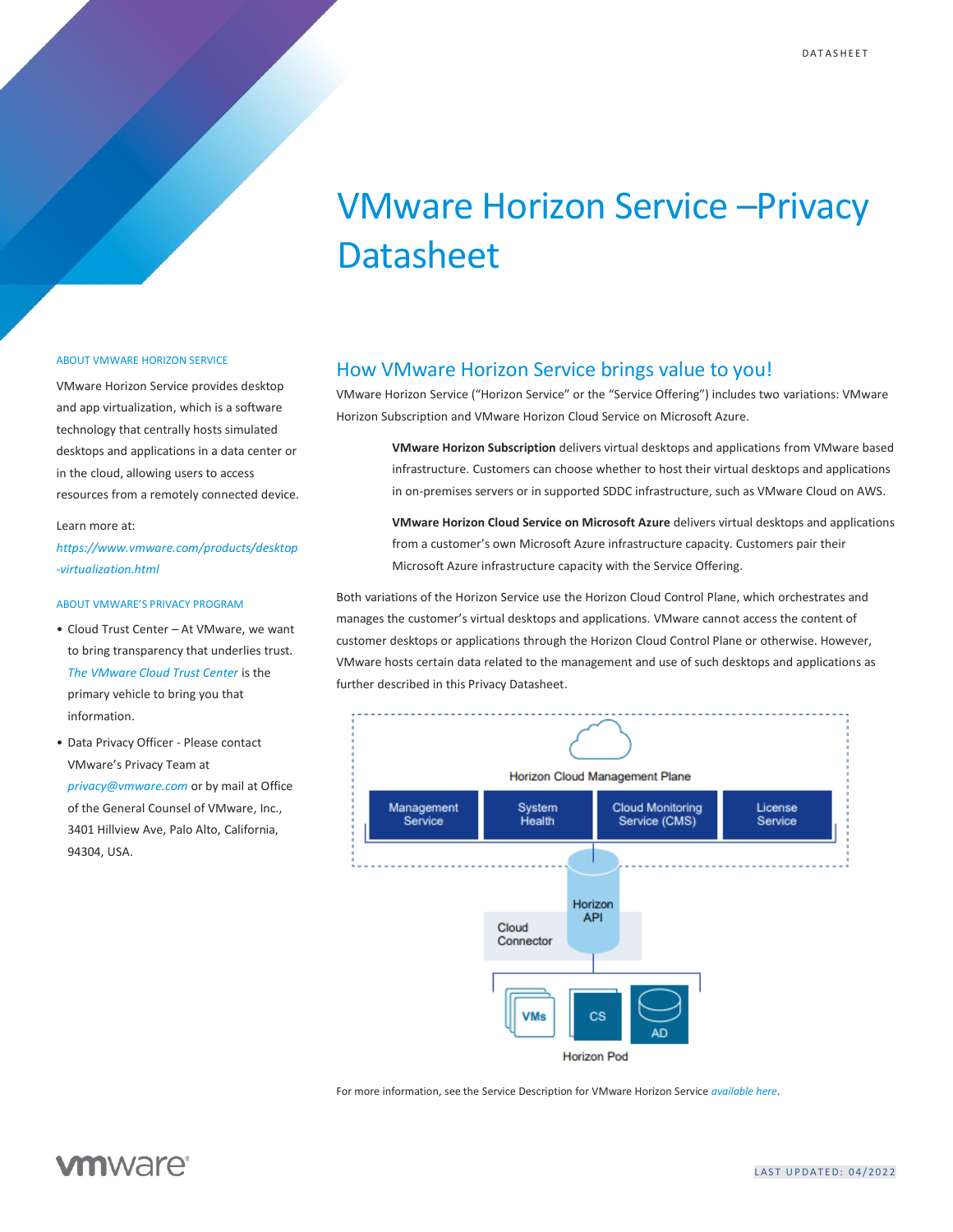# VMware and Privacy

In a complex world of data and the digital era our goal is simple: At VMware, you, our customers, and your data are our primary concern. VMware takes privacy and data protection very seriously and is committed to providing clear information about how we collect, use and process your personal data. We have established policies and practices designed to protect the personal data we process on behalf of our customers (as a processor), and as a controller. We are also committed to privacy-by-design when developing products and services. VMware's Privacy Team actively works with the development teams to identify and embed privacy controls for customers.

The personal data collected and processed by VMware are largely dependent on the type of offering you purchase. This Privacy Datasheet provides you with information about how VMware processes and protects your personal data in connection with VMware Horizon Service.

# Types of Data Collected by Horizon Service

The only cloud element of Horizon Service which is hosted by VMware is the Horizon Cloud Control Plane.

In connection with the customer's use and VMware's provision of the Horizon Cloud Control Plane, VMware collects, and further processes data as classified in the table below. Horizon Cloud Control Plane collects a limited amount of data for service administration and licensing purposes such as order number, SID, SKU, quantity of users, license duration, type of license, as well as IT Administrator usage data such as login times, and audit information tracking changes to service configuration and operations that are conducted when administrators log into and use the Service Offering. In some instances, personal data may be included in such data. Generally, this is limited to personal data of Customer's IT administrators who use and operate the Service Offering.

In addition, the customer may use features of the Service Offering, such as Universal Broker, Image Management Service, and Cloud Monitoring Services, to collect certain data about the end users' usage and configuration of the virtual desktops and applications (Pods), for example, login times and location (using IP address), application and desktop launches, RDSH performance data, RDSH server hostname. To the extent Customer configures the Service Offering to sync with any end user directory, the name of the user may be processed. IP address is also collected to broker the connection between an end-users device and the virtual machine, and to identify the country and city of POD locations. For detailed information on data collected by Universal Broker, Image Management Service, and Cloud Monitoring Services, please consult the *[Horizon Service Cloud Security Overview](https://www.vmware.com/content/dam/digitalmarketing/vmware/en/pdf/products/horizon/vmw-wp-horizon-cloud-microsoft-azure-uslet-white-paper.pdf)*.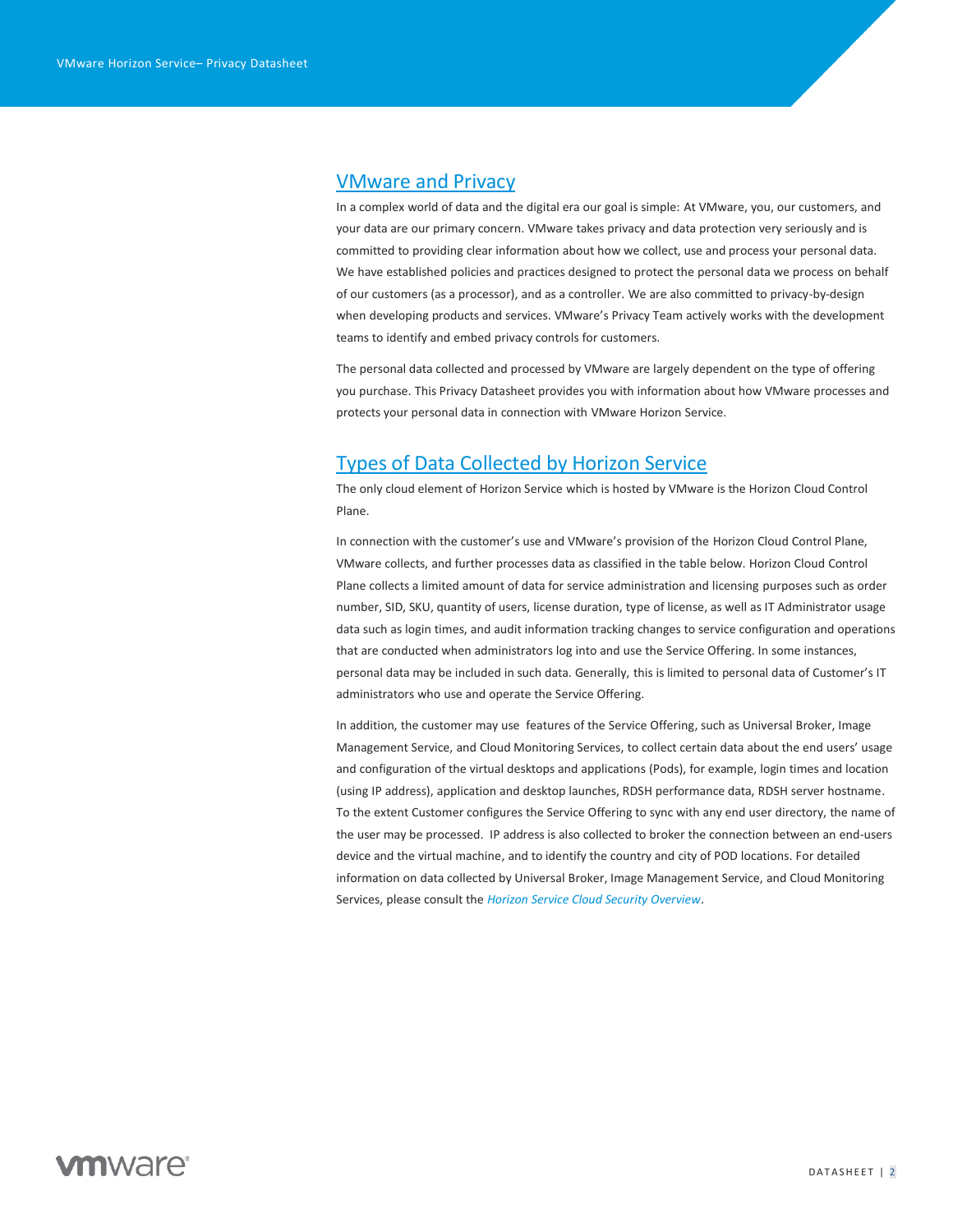| <b>VMware Data</b><br><b>Classification</b> | <b>Description and Purpose of processing</b>                                                                                                                                                                                                                                                 | <b>Categories of Personal Data</b>                                                                                                                                                                                                                                                                                                                                               |
|---------------------------------------------|----------------------------------------------------------------------------------------------------------------------------------------------------------------------------------------------------------------------------------------------------------------------------------------------|----------------------------------------------------------------------------------------------------------------------------------------------------------------------------------------------------------------------------------------------------------------------------------------------------------------------------------------------------------------------------------|
| <b>Customer Content</b>                     | Content submitted by customer to the<br>Service Offering for processing, storage,<br>or hosting (described as "Your Content" in<br>VMware's Terms of Service). To the<br>extent the Service Offering processes<br>Customer Content, VMware processes<br>such Content to provide the Service. | Generally, customer controls and<br>determines which type of personal<br>data it submits to the Service<br>Offering. The specific personal data<br>processed will depend on the<br>customer's specific configurations and<br>deployment.<br>Contact Information, such as end-user<br>name (if the Service Offering is<br>configured by customer to process such<br>information). |
| <b>Support Request</b><br>Content           | Data provided by customer to VMware to<br>address a technical support issue.                                                                                                                                                                                                                 | Any personal data customer shares<br>with VMware in connection with a<br>support request (as controlled and<br>determined by customer).                                                                                                                                                                                                                                          |
| <b>Account Data</b>                         | Data collected and used by VMware to<br>manage the customer account and<br>maintain the relationship with customer,<br>such as to bill the customer or deliver<br>notifications and alerts.                                                                                                  | Contact Information, such as customer<br>name, email address, address and<br>phone number.<br>Online Identifiers such as customer's<br>IP address or login credentials.                                                                                                                                                                                                          |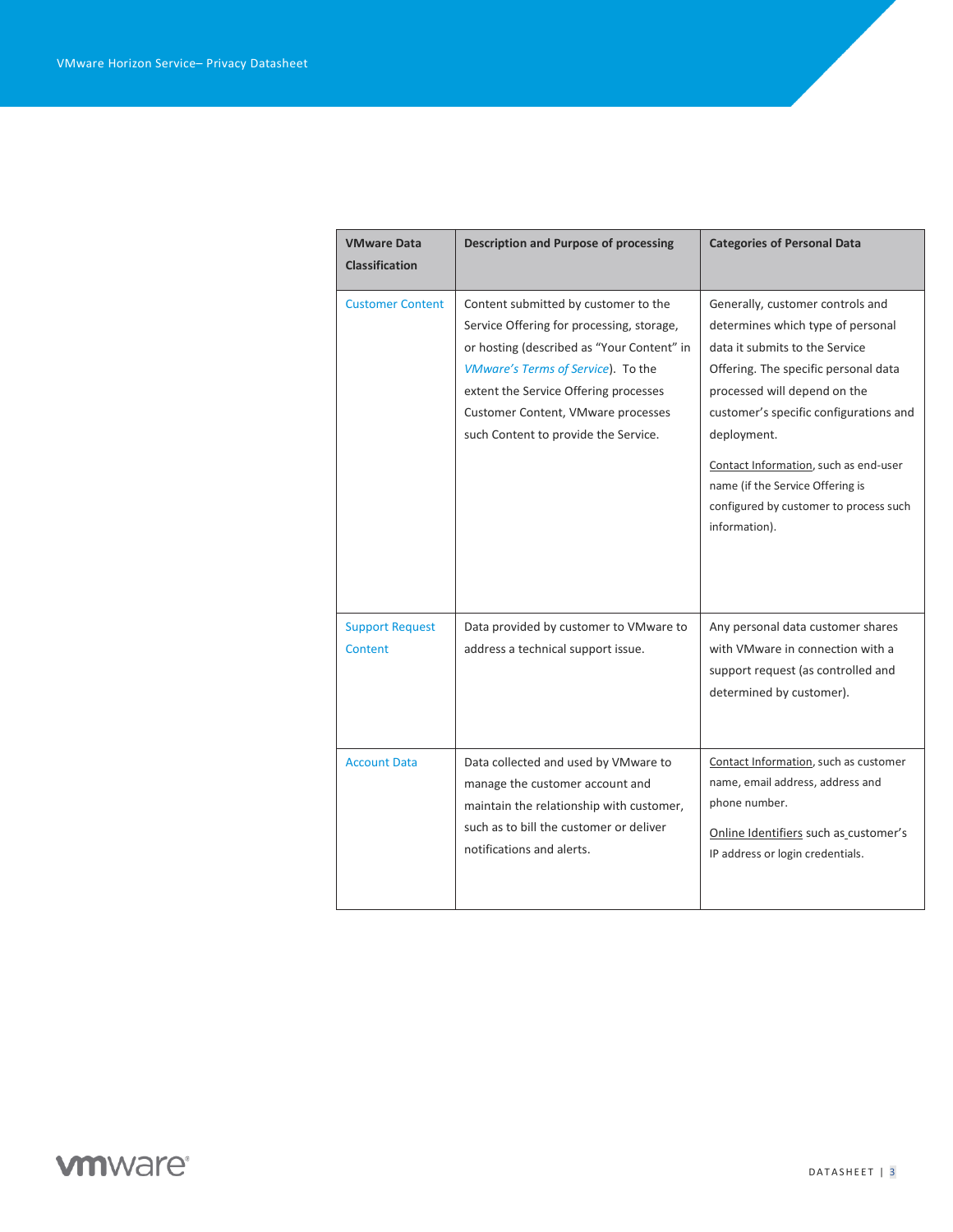SECURITY, CERTIFICATIONS AND THIRD-PARTY ATTESTATIONS

• All compliance certifications are available in the *[VMware Cloud Trust Center's](https://cloud.vmware.com/trust-center/compliance)  [Compliance Page.](https://cloud.vmware.com/trust-center/compliance)*

| Service<br><b>Operations Data</b>   | Data used by VMware to facilitate the<br>delivery of the Service. This may include<br>(i) tracking entitlements, (ii) providing<br>support, (iii) monitoring the performance,<br>integrity, and stability of the Service's<br>infrastructure, and (iv) preventing or<br>addressing Service or technical issues. For<br>example:<br>Configuration, usage and performance<br>data<br><b>Authentication Data</b><br>Service logs, security logs, and<br>diagnostic data<br>Survey and feedback data | Contact Information, such as customer<br>administrators' email address.<br>Online Identifiers such as<br>administrators' and end-users' IP and<br>MAC address, login credentials or login<br>time stamps. |
|-------------------------------------|--------------------------------------------------------------------------------------------------------------------------------------------------------------------------------------------------------------------------------------------------------------------------------------------------------------------------------------------------------------------------------------------------------------------------------------------------------------------------------------------------|-----------------------------------------------------------------------------------------------------------------------------------------------------------------------------------------------------------|
| <b>Service Usage</b><br><b>Data</b> | Information used by VMware for<br>analytics, product improvement<br>purposes, and proactive support. See<br><b>VMware Trust &amp; Assurance Center for</b><br>additional details regarding VMware's<br>Service Usage Data Program (SUDP). For<br>example: Configuration, usage and<br>performance data.                                                                                                                                                                                          | Contact Information, such as<br>administrators' email address (e.g. to<br>provide proactive support).<br>Online Identifiers such as<br>administrators' IP address.                                        |

# How We Process and Protect Data as a Controller

To the extent VMware processes personal data as part of Account Data, Service Operations Data and Service Usage Data, VMware acts as the Controller in respect to such personal data. The following privacy notices explain how VMware collects, uses and protects any personal data in its capacity as a Controller:

> *[VMware Privacy Notice:](https://www.vmware.com/help/privacy.html#privacy-notice)* This notice addresses the personal data we collect when you purchase VMware products and services and provide account-related personal data.

*[VMware Products and Services Privacy Notice:](https://www.vmware.com/help/privacy/products-and-services-notice.html)* This notice applies only to the limited personal data we collect and use for our own purposes in connection with our provision of VMware products and services, including (i) any cookies and similar tracking technologies we may use when providing the products or services; (ii) any information we use to facilitate the delivery of VMware services; and (iii) any data we collect to improve our products and services and our customer's experience.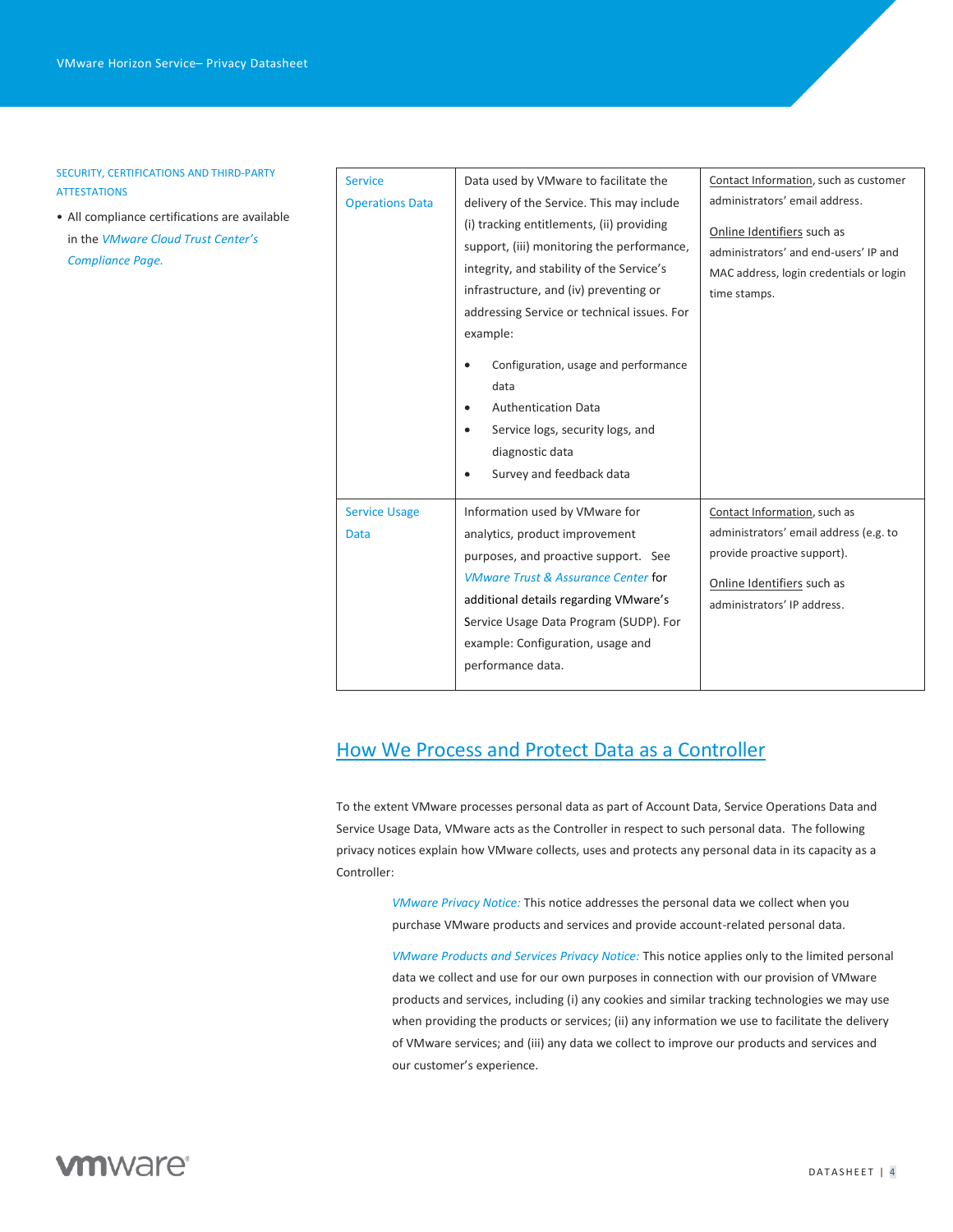# How We Process and Protect Data as a Processor

Where VMware processes personal data contained in Customer Content in connection with the provisioning of the Service Offering, VMware will process such personal data on behalf of the customer as a "processor" (acts on the instruction of the controller). The customer is the "controller" of any personal data contained in Customer Content and determines the purposes of the processing.

#### Data Protection Addendum

VMware's obligations and commitments as a data processor are set forth in VMware's *[Data Processing](https://www.vmware.com/content/dam/digitalmarketing/vmware/en/pdf/downloads/eula/vmware-data-processing-addendum.pdf)  [Addendum](https://www.vmware.com/content/dam/digitalmarketing/vmware/en/pdf/downloads/eula/vmware-data-processing-addendum.pdf)* ("DPA"). VMware will process personal data contained within Customer Content in accordance with the applicable agreement and the DPA. The applicable agreements for Horizon Service, including the VMware Terms of Service, the relevant Service Description, and other relevant legal documents can be found *[here](https://www.vmware.com/download/eula.html)*.

### Data Storage and Cross-Border Data Transfers

Horizon Service currently stores Customer Content in data centers located in the USA, Japan, Germany, Australia, Ireland, and the United Kingdom. Hosting location options may be added from time to time so please visit the *[Sub-Processors list](https://www.vmware.com/download/eula.html)* for up-to-date primary and disaster recovery location details.

For cross-border personal data transfers, VMware has achieved Binding Corporate Rules ("BCR") as a processor, thus acknowledging we have met the standards of the EU General Data Protection Regulation for international transfers of personal data it processes on behalf of our customers. VMware's BCR for processors can be found in the *[VMware Cloud Trust Center](https://cloud.vmware.com/trust-center/privacy)*.